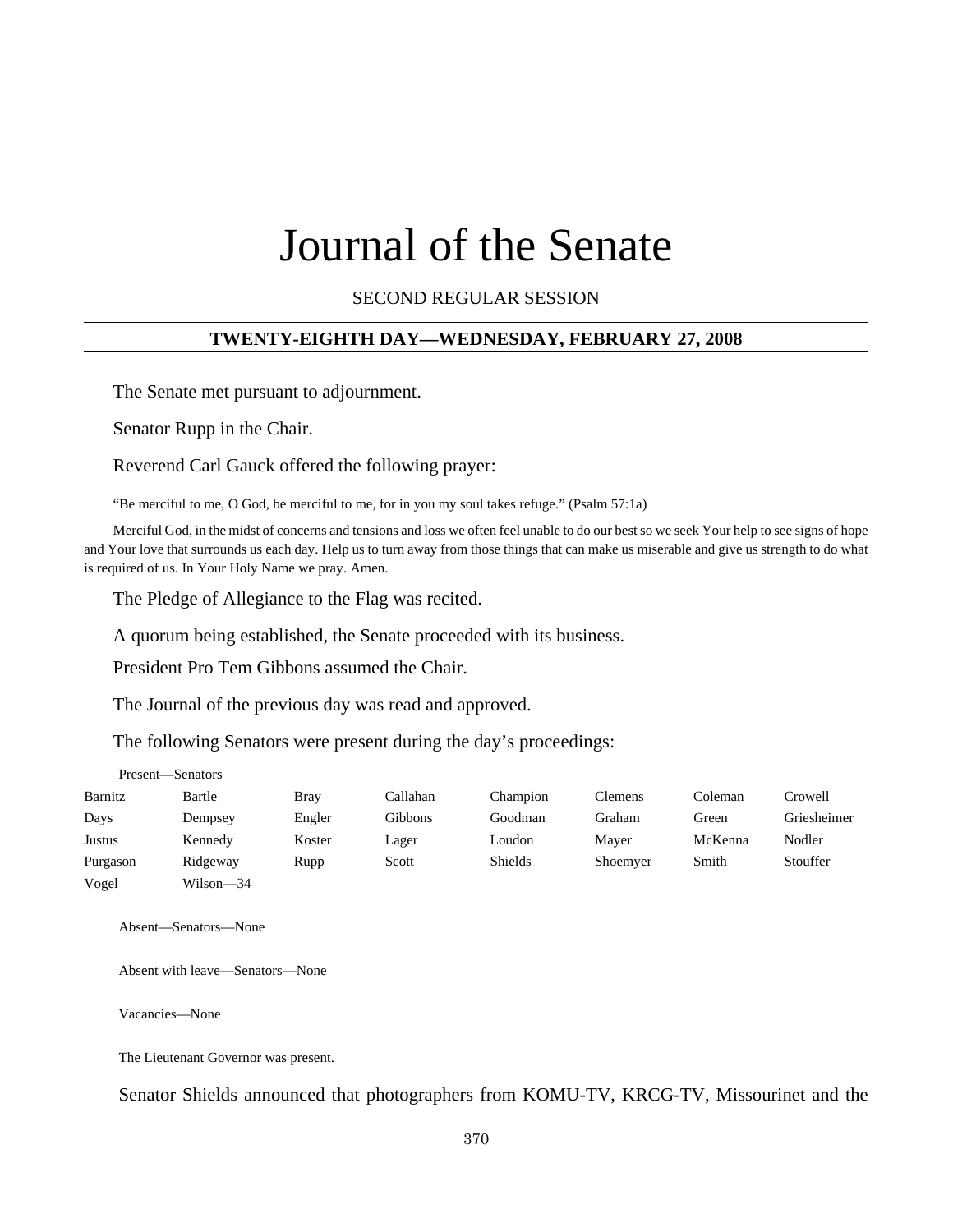University of Missouri were given permission to take pictures in the Senate Chamber today.

Senator Shields requested unanimous consent of the body to allow Chancellor Brady Deaton to accompany the University of Missouri Tiger Football team into the Senate Chamber for special introduction, which request was granted.

#### **RESOLUTIONS**

Senator Champion offered Senate Resolution No. 1963, regarding Wing Lin "David" Leong, Springfield, which was adopted.

Senator Graham offered the following resolution, which was read and adopted:

#### SENATE RESOLUTION NO. 1964

Whereas, the members of the Missouri Senate feel it is altogether fitting and proper to pause from time to time to recognize individuals and organizations that have contributed to the welfare of this great state and its citizens or distinguished themselves through significant personal achievement; and

Whereas, the members now pause to recognize the University of Missouri Tigers Football Team, which brought honor to its school and its state on January 1, 2008, when the team won the Cotton Bowl in Dallas, Texas, defeating the 24th-ranked Arkansas Razorbacks with a score of 38-7; and

Whereas, this victory was the Tigers' first New Year's Day bowl victory since 1966, and it capped what was in many respects the most successful season in Mizzou history, despite playing the nation's 13th most difficult schedule; and

Whereas, the Tigers went 12-2 during the 2007 regular season, and their twelve wins were the most ever in a single season, and the team won the Big 12 North Division with a league record of 7-1, and the regular season was capped off by a nationally televised win over arch-rival Kansas at Arrowhead Stadium in Kansas City, and the Tigers won with a score of 36-28, after which the Tigers were ranked Number One in the country; and

Whereas, Mizzou's victories over Illinois and Kansas made Missouri the only team heading into the bowl season to defeat two BCS Bowl combatants; and

Whereas, Tiger players and coaches also garnered individual accolades, including quarterback Chase Daniel, who is Mizzou's first-ever Heisman Trophy finalist, finishing fourth in the final vote, and the team had two consensus first-team All-Americans in 2007, the first time two players received such an honor in the same season, and those players were tight end Martin Rucker and wide receiver/kick returner Jeremy Maclin; and

Whereas, Tigers coach Gary Pinkel was a finalist for the Bear Bryant National Coach of the Year Award, among many other awards, and assistant head coach Dave Christensen was named National Offensive Coordinator of the Year by Rivals.com:

Now, Therefore, Be It Resolved that we, the members of the Missouri Senate, Ninety-fourth General Assembly, applaud the University of Missouri Tigers Football Team and their stellar performance on New Year's Day, with our best wishes for each player, assistant coaches, and head coach for continued success in the future; and

Be It Further Resolved that the Secretary of the Senate be instructed to prepare a properly inscribed copy of this resolution for the University of Missouri Football Tigers.

#### **INTRODUCTIONS OF GUESTS**

Senator Graham introduced to the Senate, players and coaches from the University of Missouri Tiger football team.

Head Coach Gary Pinkel assumed the dais and addressed the members of the Senate.

President Pro Tem Gibbons assumed the Chair.

#### **RESOLUTIONS**

Senator Shields offered Senate Resolution No. 1965, regarding Gage Carter Herrington, St. Joseph,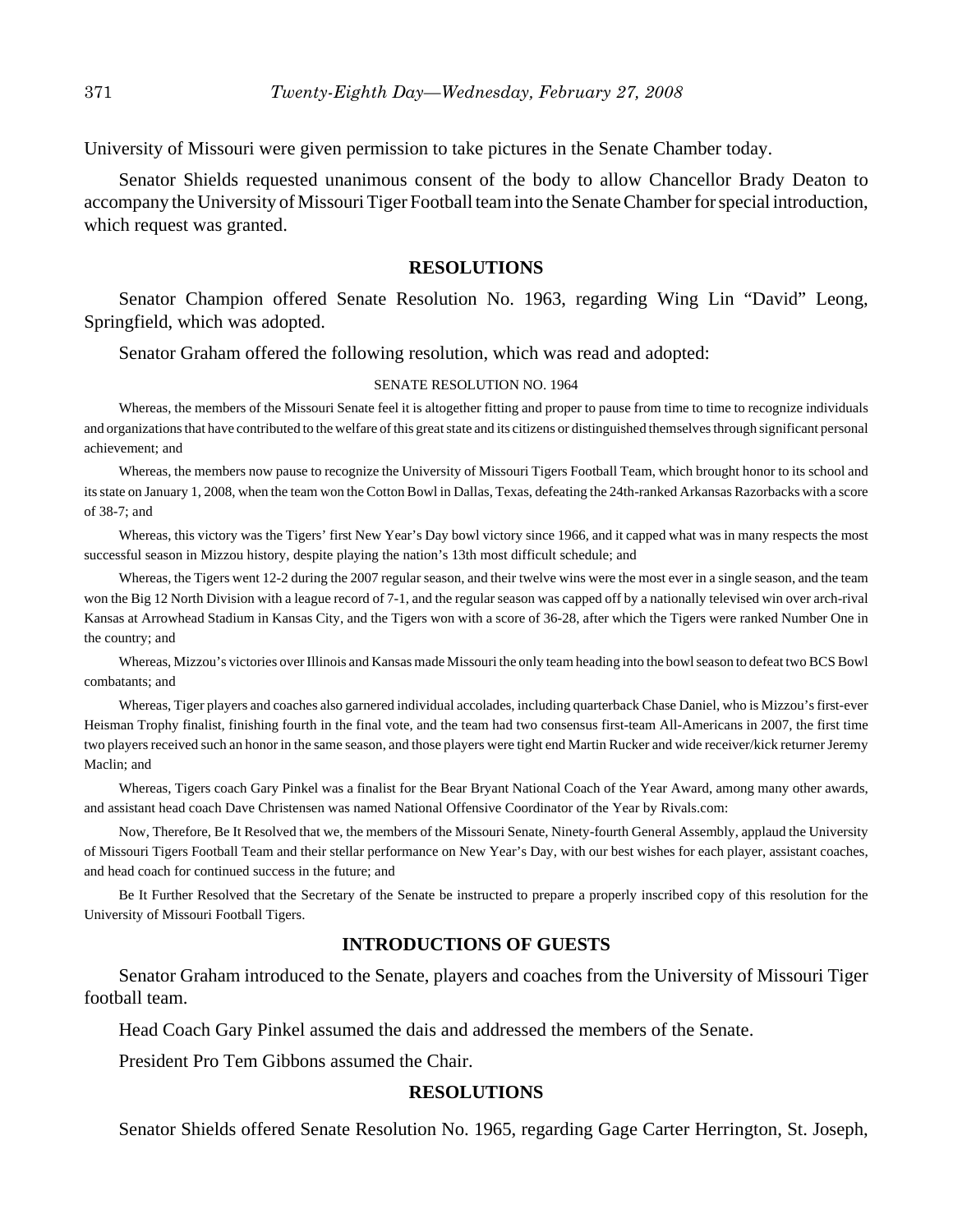which was adopted.

Senator Barnitz offered Senate Resolution No. 1966, regarding Tanna Collins, Rolla, which was adopted.

Senator Mayer offered Senate Resolution No. 1967, regarding Philip Eugene Crow, Dexter, which was adopted.

Senator Mayer offered Senate Resolution No. 1968, regarding Alfredo "Pete" Leija, Morehouse, which was adopted.

Senator Goodman offered Senate Resolution No. 1969, regarding Newton Standridge, Norwalk, Iowa, which was adopted.

Senator Purgason offered Senate Resolution No. 1970, regarding Frederick Savage, Conway, which was adopted.

## **CONCURRENT RESOLUTIONS**

Senator Purgason offered the following concurrent resolution:

#### SENATE CONCURRENT RESOLUTION NO. 34

WHEREAS, Missouri's long-standing agriculture tradition continues to thrive and contribute to our economy and to our families; and WHEREAS, the state of Missouri has maintained a robust and lucrative agriculture culture, frequently ranking in the top ten among states with regard to the number of operating farms, hay, cotton, and corn production, cattle, hog, and turkey production, and more; and

WHEREAS, the economic benefits from these agricultural operations are profoundly important to our communities, to our state, and to our nation; and

WHEREAS, the farm family is the backbone of our state, as we, a legislative body, do swear to uphold and promote our farming community and protect the freedoms we share; and

WHEREAS, with the introduction of the Missouri Animal ID Program, a coordinated effort between the Missouri Department of Agriculture and the United States Department of Agriculture (USDA), the issues of food security and personal freedom became a reality for Missouri agriculture producers; and

WHEREAS, the USDA National Animal Identification System (NAIS) is currently and should remain a voluntary program with regard to animal identification programs and marketing practices; and

WHEREAS, the members of the Missouri General Assembly oppose such animal identification programs being mandatory:

NOW THEREFORE BE IT RESOLVED that the members of the Missouri Senate, Ninety-Fourth General Assembly, Second Regular Session, the House of Representatives concurring therein, hereby urge the United States Department of Agriculture to continue the National Animal Identification System program as a voluntary program to allow agricultural families to direct their own future; and

BE IT FURTHER RESOLVED that the Secretary of the Missouri Senate be instructed to prepare properly inscribed copies of this resolution for the United States Department of Agriculture and the Missouri Department of Agriculture.

#### **INTRODUCTION OF BILLS**

The following Bills and Joint Resolution were read the 1st time and ordered printed:

**SB 1202**–By Crowell.

An Act to repeal sections 408.052, 408.140, and 408.233, RSMo, and to enact in lieu thereof three new sections relating to home and automobile security plans, with penalty provisions.

**SB 1203**–By Rupp.

An Act to repeal section 70.600, RSMo, and to enact in lieu thereof two new sections relating to the Missouri local government employees' retirement system.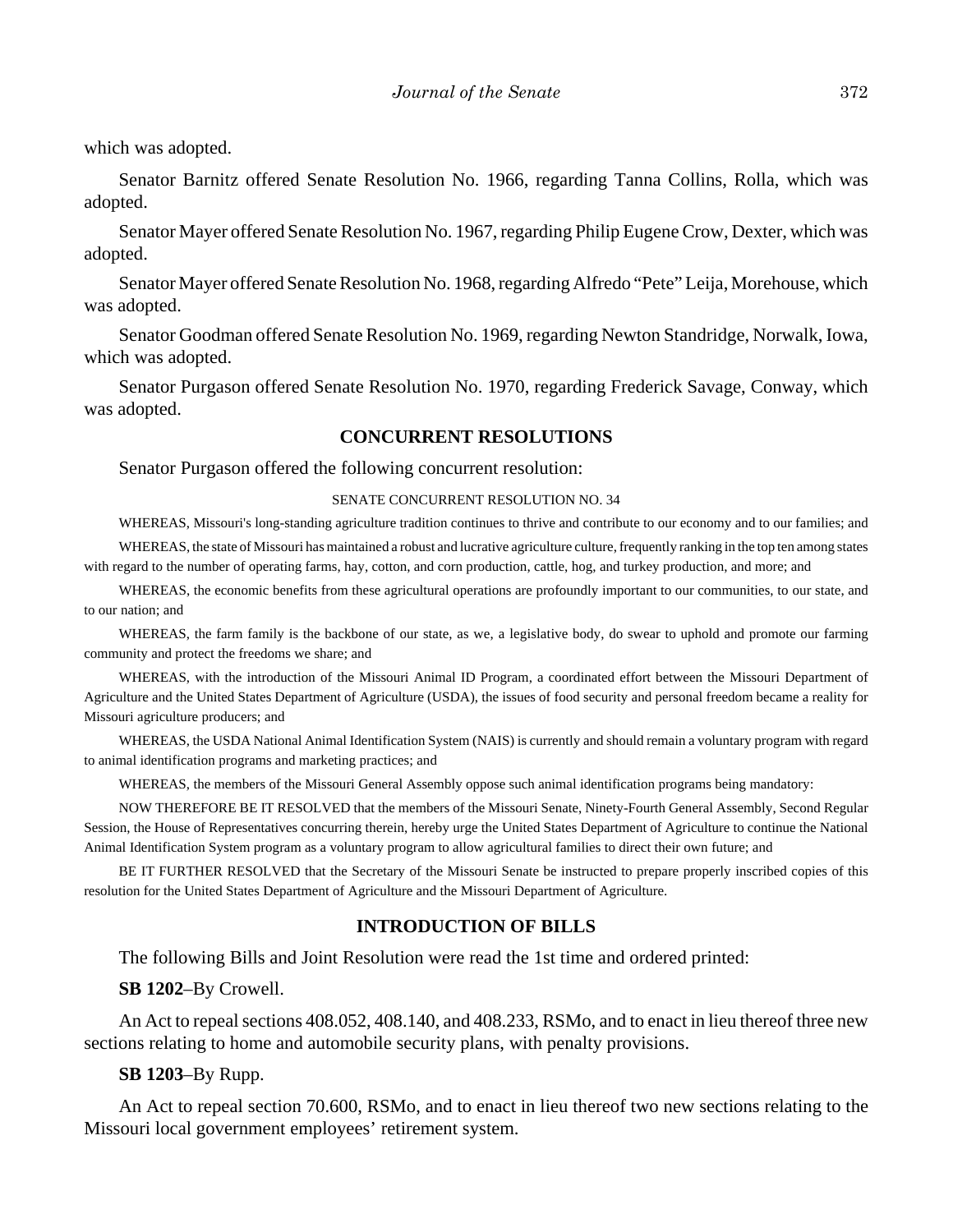# **SB 1204**–By Goodman.

An Act to amend chapter 26, RSMo, by adding thereto one new section relating to the disclosure of the distribution of state funds.

**SB 1205**–By Goodman.

An Act to amend chapter 144, RSMo, by adding thereto one new section relating to a sales and use tax exemption for certain business purchases.

**SB 1206**–By Goodman.

An Act to repeal section 610.020, RSMo, and to enact in lieu thereof one new section relating to notice for public meetings of local governments, with penalty provisions.

**SB 1207**–By Goodman.

An Act to repeal section 198.074, RSMo, and to enact in lieu thereof one new section relating to sprinkler system requirements for long-term care facilities.

# **SB 1208**–By Goodman.

An Act to repeal sections 513.600, 513.605, 513.607, 513.610, 513.612, 513.615, 513.617, 513.620, 513.623, 513.625, 513.630, 513.635, 513.637, 513.640, 513.645, 513.647, 513.649, 513.651, and 513.653, RSMo, and to enact in lieu thereof twenty-five new sections relating to criminal forfeiture reform, with penalty provisions.

**SB 1209**–By Callahan.

An Act to repeal section 67.1360, RSMo, and to enact in lieu thereof one new section relating to a local sales tax for the promotion of tourism.

# **SB 1210**–By Callahan.

An Act to repeal section 105.711, RSMo, and to enact in lieu thereof one new section relating to the state legal expense fund.

# **SB 1211**–By Callahan.

An Act to amend chapter 149, RSMo, by adding thereto one new section relating to tobacco products that can be lawfully sold in Missouri.

# **SB 1212**–By Callahan.

An Act to repeal sections 160.261, 168.021, 168.071, 168.133, 210.135, 210.915, 210.922, and 556.037, RSMo, and to enact in lieu thereof eleven new sections relating to protecting children from sexual offenders, with penalty provisions.

# **SB 1213**–By Bray.

An Act to amend chapter 135, RSMo, by adding thereto eighteen new sections relating to senior citizen homestead deferral of taxes.

# **SB 1214**–By Bray.

An Act to amend chapter 26, RSMo, by adding thereto one new section relating to racial and gender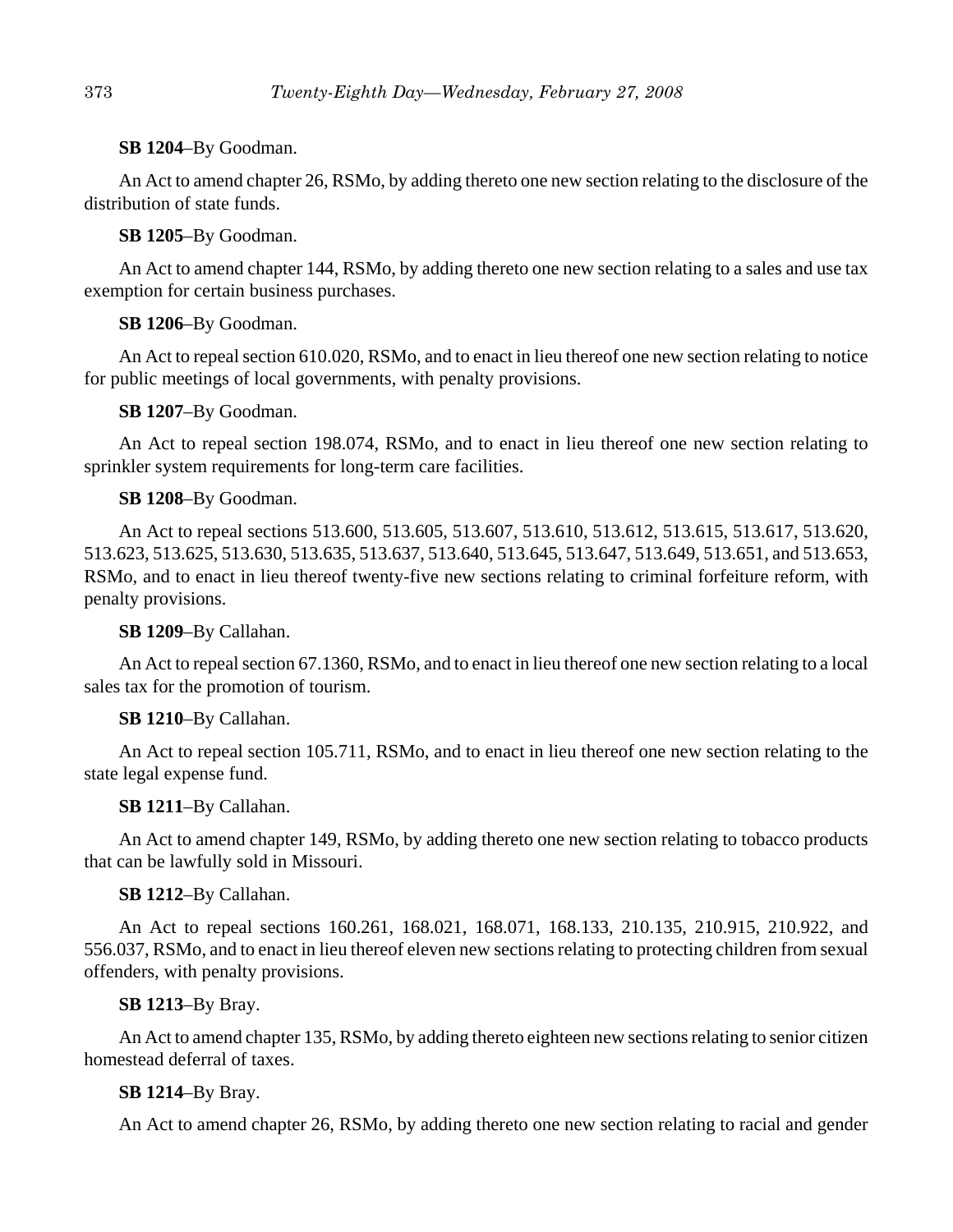equity in the membership of boards, commissions, committees, and councils.

**SB 1215**–By Bray, Days, Justus, Graham, Smith, Coleman and Wilson.

An Act to repeal section 170.015, RSMo, and to enact in lieu thereof seven new sections relating to reducing the number of abortions in the state through the prevention first act, with penalty provisions.

**SB 1216**–By Bray.

An Act to amend chapter 192, RSMo, by adding thereto five new sections relating to a health care quality report card.

**SB 1217**–By Stouffer and McKenna.

An Act to repeal section 30.605, RSMo, and to enact in lieu thereof three new sections relating to transportation funding, with an expiration date for a certain section and a referendum clause.

**SB 1218**–By Barnitz.

An Act to repeal section 476.083, RSMo, and to enact in lieu thereof one new section relating to circuit court marshals.

**SB 1219**–By Lager.

An Act to repeal section 1.205, RSMo, and to enact in lieu thereof one new section relating to unborn children.

**SB 1220**–By Lager.

An Act to repeal sections 32.057, 105.485, 135.030, 135.305, 135.348, 135.800, and 260.285, RSMo, and to enact in lieu thereof five new sections relating to certain state tax credit programs, with penalty provisions.

**SB 1221**–By Lager.

An Act to repeal section 160.730, RSMo, and to enact in lieu thereof five new sections relating to the P-20 council.

**SB 1222**–By Engler.

An Act to amend chapter 160, RSMo, by adding thereto seven new sections relating to drug testing of construction company employees on school property, with penalty provisions.

**SB 1223**–By Graham.

An Act to repeal sections 173.256 and 173.258, RSMo, and to enact in lieu thereof two new sections relating to the kids' chance scholarship fund.

# **SB 1224**–By Mayer.

An Act to repeal section 417.210, RSMo, and to enact in lieu thereof one new section relating to fictitious name registration.

# **SB 1225**–By Mayer.

An Act to repeal section 162.961, RSMo, and to enact in lieu thereof one new section relating to special education due process hearings.

# **SB 1226**–By Mayer.

An Act to repeal section 162.963, RSMo, and to enact in lieu thereof one new section relating to special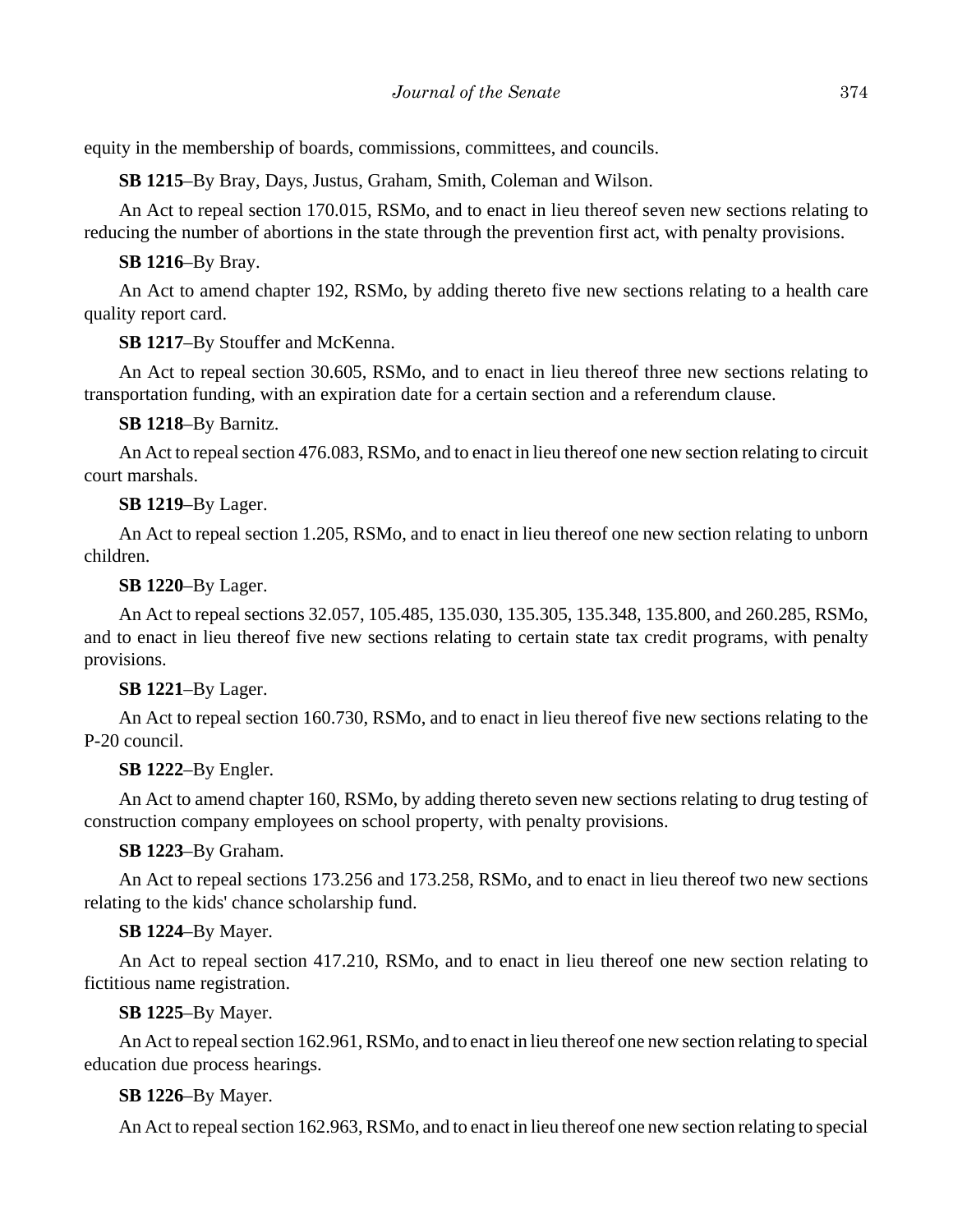education due process hearings.

**SB 1227**–By Mayer.

An Act to repeal sections 610.021 and 610.100, RSMo, and to enact in lieu thereof three new sections relating to confidential law enforcement information, with a penalty provision.

**SB 1228**–By Justus and Smith.

An Act to repeal section 130.032, RSMo, and section 130.032, as enacted by conference committee substitute for senate substitute for house committee substitute for house bill no. 1900, and to enact in lieu thereof one new section relating to campaign contributions.

**SB 1229**–By Koster, Kennedy and Smith.

An Act to amend chapter 376, RSMo, by adding thereto one new section relating to mandatory insurance for autism.

**SB 1230**–By Koster.

An Act to repeal sections 172.360, 174.130, 178.635, and 178.780, RSMo, and to enact in lieu thereof twenty-two new sections relating to immigration, with penalty provisions and an emergency clause.

**SB 1231**–By Loudon and Smith.

An Act to repeal section 115.249, RSMo, and to enact in lieu thereof seven new sections relating to instant runoff elections.

**SB 1232**–By Clemens.

An Act to amend chapter 170, RSMo, by adding thereto one new section relating to the personal finance graduation requirement.

**SJR 48**–By Stouffer and McKenna.

Joint Resolution submitting to the qualified voters of Missouri, an amendment to article IV of the Constitution of Missouri, adopting one new section relating to transportation financing.

# **THIRD READING OF SENATE BILLS**

**SB 1066**, introduced by Senator Ridgeway, et al, entitled:

An Act to repeal sections 160.254, 160.530, and 168.021, RSMo, and to enact in lieu thereof four new sections relating solely to teacher certification.

Was taken up.

Senator Rupp assumed the Chair.

Senator Mayer assumed the Chair.

Senator Ridgeway moved that **SB 1066** be read the 3rd time and finally passed.

At the request of Senator Ridgeway, **SB 1066** was placed on the Informal Calendar.

**SS** for **SCS** for **SB 711**, introduced by Senator Gibbons, entitled: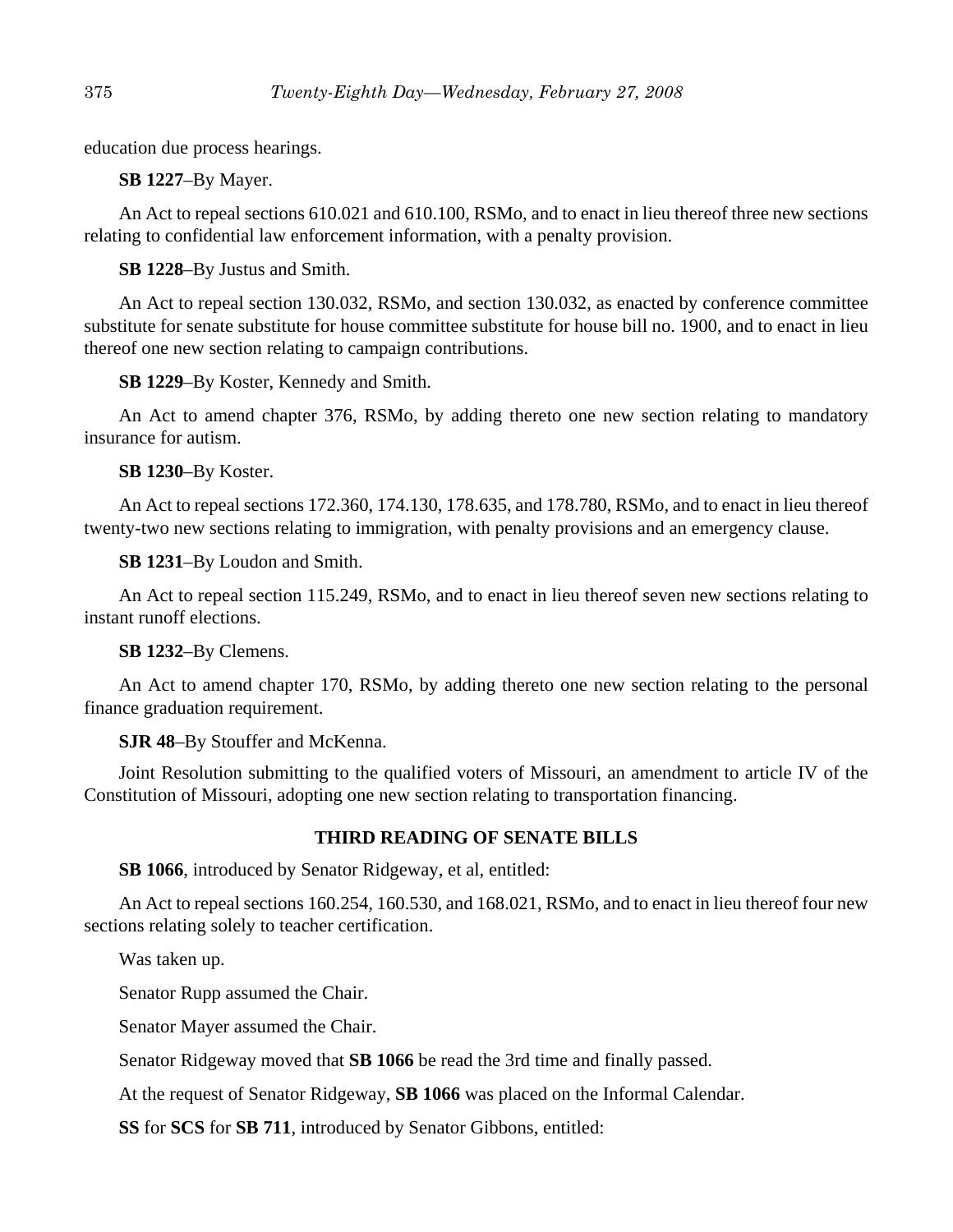# SENATE SUBSTITUTE FOR SENATE COMMITTEE SUBSTITUTE FOR SENATE BILL NO. 711

An Act to repeal sections 52.240, 67.110, 135.010, 135.025, 135.030, 137.055, 137.073, 137.082, 137.180, 137.245, 137.275, 137.335, 137.355, 137.375, 137.390, 137.490, 137.510, 137.515, 137.720, 138.050, 138.090, 138.170, 138.180, 138.380, 138.395, 138.430, 139.031, 139.052, 163.044, and 164.151, RSMo, and to enact in lieu thereof thirty-one new sections relating to property taxation, with penalty provisions.

Was taken up.

On motion of Senator Gibbons, **SS** for **SCS** for **SB 711** was read the 3rd time and passed by the following vote:

YEAS—Senators

| Barnitz  | Bartle   | <b>Bray</b> | Callahan | Champion | <b>Clemens</b> | Coleman  | Crowell     |
|----------|----------|-------------|----------|----------|----------------|----------|-------------|
| Days     | Dempsey  | Engler      | Gibbons  | Goodman  | Graham         | Green    | Griesheimer |
| Justus   | Kennedy  | Koster      | Lager    | Loudon   | Mayer          | McKenna  | Nodler      |
| Purgason | Ridgeway | Scott       | Shields  | Shoemyer | Smith          | Stouffer | Vogel       |

Wilson—33

NAYS—Senators—None

Absent—Senator Rupp—1

Absent with leave—Senators—None

Vacancies—None

The President declared the bill passed.

On motion of Senator Gibbons, title to the bill was agreed to.

Senator Gibbons moved that the vote by which the bill passed be reconsidered.

Senator Shields moved that motion lay on the table, which motion prevailed.

#### **REPORTS OF STANDING COMMITTEES**

Senator Shields, Chairman of the Committee on Rules, Joint Rules, Resolutions and Ethics, submitted the following reports:

Mr. President: Your Committee on Rules, Joint Rules, Resolutions and Ethics, to which were referred **SB 958** and **SCS** for **SB 806**, begs leave to report that it has examined the same and finds that the bills have been truly perfected and that the printed copies furnished the Senators are correct.

# **INTRODUCTION OF BILLS**

The following Bill was read the 1st time and ordered printed:

**SB 1233**–By Shields.

An Act to repeal sections 190.100, 190.176, 190.200, 190.241, 190.243, and 190.245, RSMo, and to enact in lieu thereof six new sections relating to the designation of qualified hospitals as specified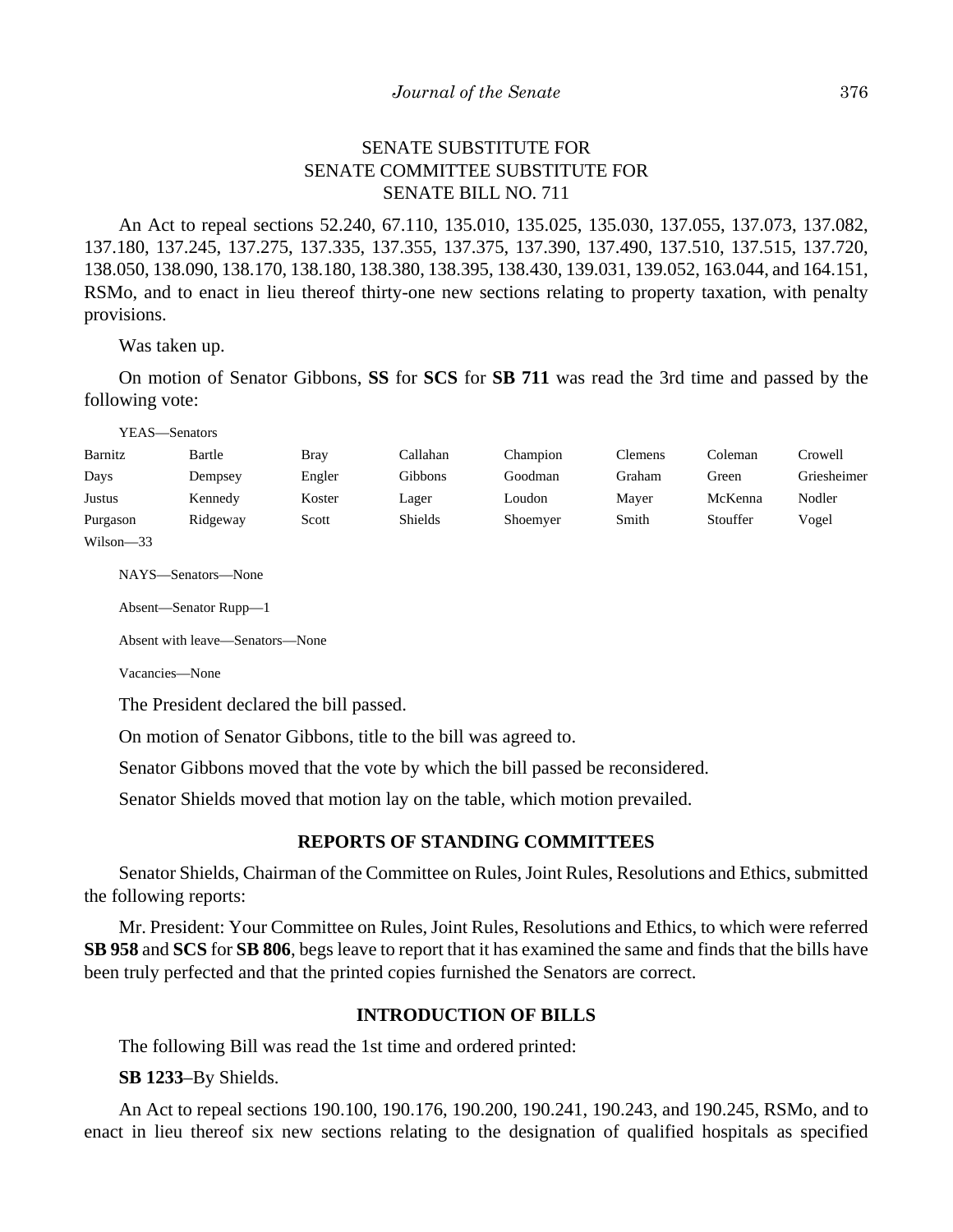myocardial infarction and stroke centers.

#### **CONCURRENT RESOLUTIONS**

Senators Shoemyer, Lager, Ridgeway, Goodman, Purgason, Barnitz, Mayer, Clemens, Nodler, Scott, Kennedy, Stouffer, Engler, Griesheimer and Bartle offered the following concurrent resolution:

#### SENATE CONCURRENT RESOLUTION NO. 35

WHEREAS, horse processing is the most tightly regulated of any animal harvest, and the horse is the only animal that has its transportation to processing regulated. If horse processing plants are forced to close and export options are eliminated, the Horse Welfare Coalition estimates that 90,000 to 100,000 unwanted horses annually would be exposed to potential abandonment and neglect; and

WHEREAS, the 90,000 to 100,000 additional unwanted horses each year would compete for adoption with the 32,000 wild horses that United States taxpayers are already paying \$40 million to shelter and feed; and

WHEREAS, the nation's inadequate, overburdened, and unregulated horse rescue and adoption facilities cannot handle the influx of the approximately 60,000 or more additional horses each year that would result from a harvesting ban, according to the Congressional Research Service; and

WHEREAS, many zoo animal diets rely on equine protein because it mimics what the animal would receive in the wild. Veterinarians and animal nutritionists say it is the healthiest diet for big cats and rare birds. If legislation shuts down horse processing facilities, the only source for this meat that is inspected by the U.S. Department of Agriculture (USDA) will be eliminated:

NOW THEREFORE BE IT RESOLVED that the members of the Missouri Senate, Ninety-Fourth General Assembly, Second Regular Session, the House of Representatives concurring therein, hereby urge the United States Congress to strongly support the continuation of horse processing in the United States and to offer incentives that help create horse processing plants throughout the United States, such as stateinspected horse harvest for export; and

BE IT FURTHER RESOLVED that the members of the Missouri General Assembly strongly encourage Congress to support new horse processing facilities and the continuation of existing facilities on both the state and national level; and

BE IT FURTHER RESOLVED that the members of the Missouri General Assembly urge Congress to oppose S. 311 and H.R. 503 of the 110th Congress and strongly support the transportation and processing of horses in the United States and internationally; and

BE IT FURTHER RESOLVED that the members of the Missouri General Assembly support the location of USDA-approved horse processing facilities on state, tribal, or private lands under mutually-acceptable and market-driven land leases and, if necessary, a mutuallyacceptable assignment of revenues that meet the needs of all parties involved with the facility; and

BE IT FURTHER RESOLVED that the Secretary of the Missouri Senate be instructed to prepare properly inscribed copies of this resolution for the President of the United States Senate, the Speaker of the United States House of Representatives and the members of the Missouri Congressional delegation.

#### **INTRODUCTION OF BILLS**

The following Bill was read the 1st time and ordered printed:

**SB 1234**–By Shields.

An Act to repeal section 135.967, RSMo, and to enact in lieu thereof one new section relating to enhanced enterprise zones.

#### **MESSAGES FROM THE HOUSE**

The following message was received from the House of Representatives through its Chief Clerk:

Mr. President: I am instructed by the House of Representatives to inform the Senate that the House has taken up and passed **HCS** for **HB 1309**, entitled:

An Act to repeal sections 302.130 and 302.178, RSMo, and to enact in lieu thereof two new sections relating to driver's licenses, with penalty provisions.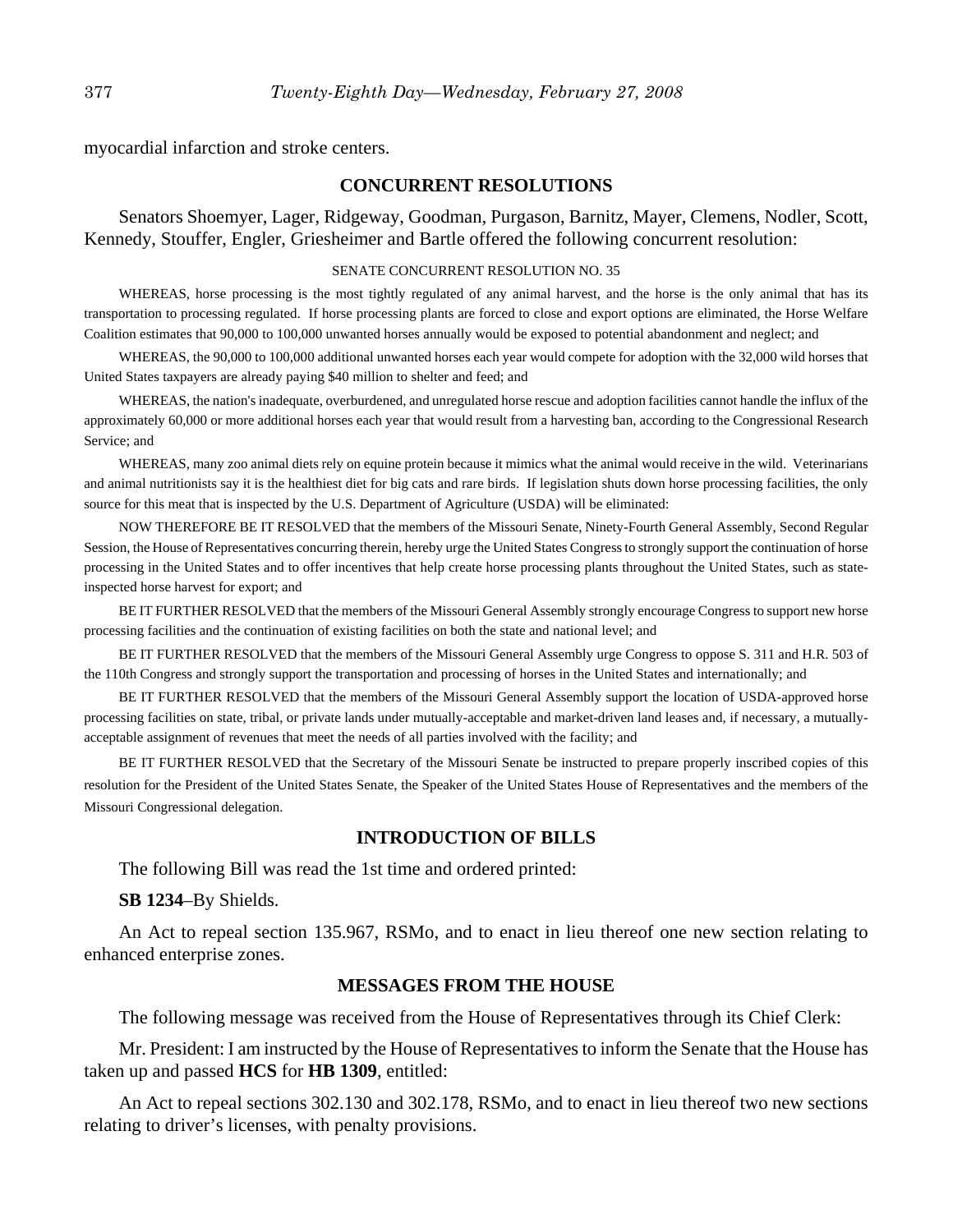In which the concurrence of the Senate is respectfully requested.

Read 1st time.

#### **REFERRALS**

President Pro Tem Gibbons referred the Gubernatorial Appointments appearing on pages 364 and 365 of the Senate Journal for Tuesday, February 26, 2008 to the Committee on Gubernatorial Appointments.

President Pro Tem Gibbons referred **SS** for **SCS** for **SB 778** to the Committee on Governmental Accountability and Fiscal Oversight.

On motion of Senator Shields, the Senate recessed until 3:30 p.m.

## **RECESS**

The time of recess having expired, the Senate was called to order by Senator Bartle.

# **THIRD READING OF SENATE BILLS**

Senator Ridgeway moved that **SB 1066** be called from the Informal Calendar and again taken up for 3rd reading and final passage, which motion prevailed.

Senator Ridgeway moved that **SB 1066** be read the 3rd time and finally passed.

President Kinder assumed the Chair.

Senator Rupp assumed the Chair.

At the request of Senator Ridgeway, **SB 1066** was placed on the Informal Calendar.

# **INTRODUCTION OF BILLS**

The following Bills were read the 1st time and ordered printed:

**SB 1235**–By Justus.

An Act to repeal sections 362.550 and 456.8-816, RSMo, and to enact in lieu thereof two new sections relating to the Missouri uniform trust code.

**SB 1236**–By Crowell.

An Act to amend chapter 115, RSMo, by adding thereto one new section relating to voter registration for hunting and fishing permit applicants.

**SB 1237**–By Goodman.

An Act to repeal section 532.480, RSMo, and to enact in lieu thereof one new section relating to release on bail.

**SB 1238**–By Goodman.

An Act to repeal section 575.150, RSMo, and to enact in lieu thereof one new section relating to resisting arrest, with penalty provisions.

**SB 1239**–By Dempsey.

An Act to repeal sections 302.060 and 302.171, RSMo, and to enact in lieu thereof three new sections relating to driver's licenses, with penalty provisions and an effective date.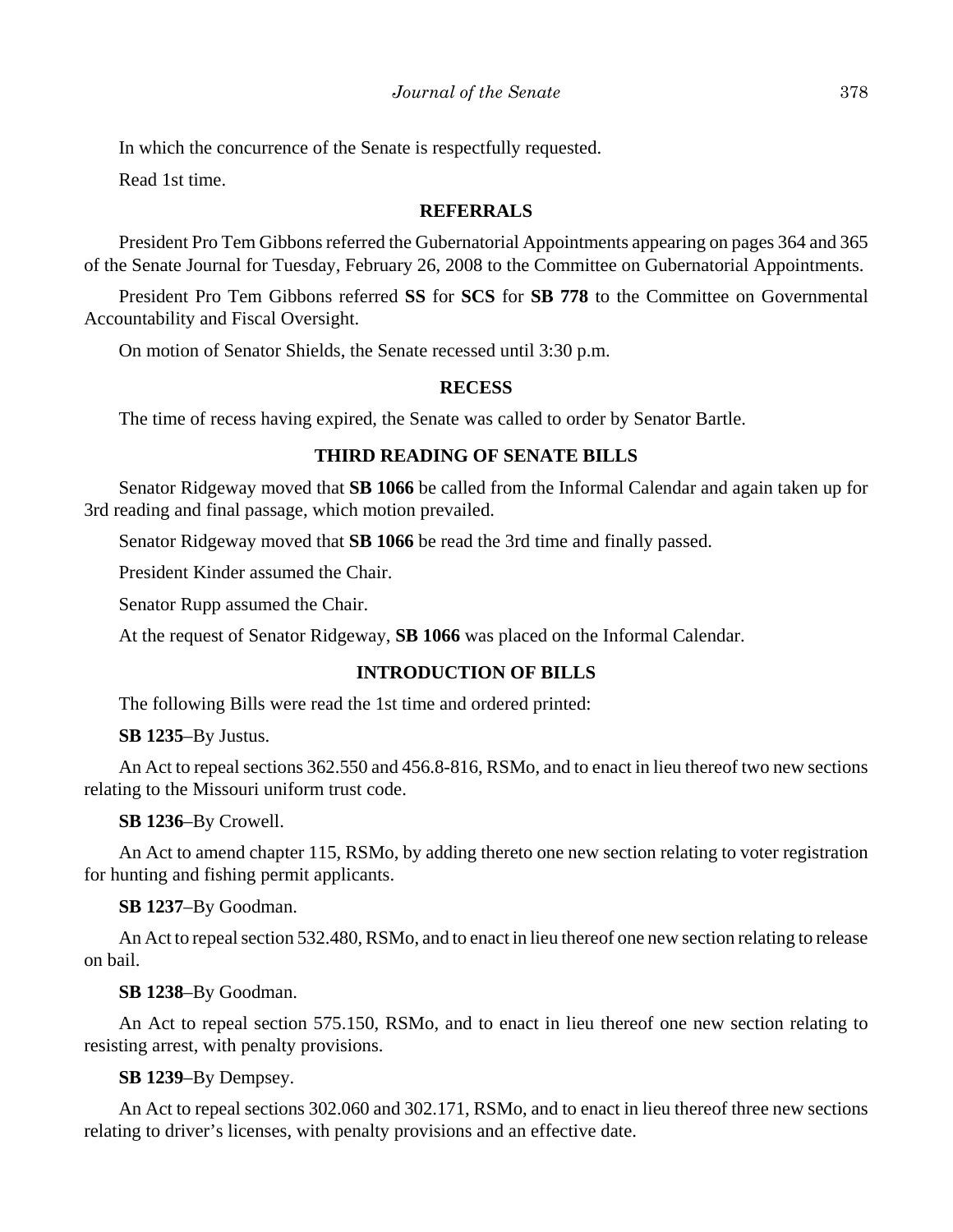#### **SB 1240**–By Dempsey.

An Act to repeal sections 311.332, 311.334, 311.335, 311.336, 311.338, and 311.490, RSMo, and to enact in lieu thereof three new sections relating to liquor control, with penalty provisions.

#### **REFERRALS**

President Pro Tem Gibbons referred **SCR 33** to the Committee on Rules, Joint Rules, Resolutions and Ethics.

#### **REPORTS OF STANDING COMMITTEES**

Mr. President: Your Committee on Rules, Joint Rules, Resolutions and Ethics, after examination of **SB 952**, with **SCS**, respectfully requests that it be removed from the Senate Consent Calendar in accordance with the provisions of Senate Rule 45.

## **SECOND READING OF SENATE BILLS**

The following Bills were read the 2nd time and referred to the Committees indicated:

**SB 1174**—Judiciary and Civil and Criminal Jurisprudence.

**SB 1175**—Financial and Governmental Organizations and Elections.

**SB 1176**—Judiciary and Civil and Criminal Jurisprudence.

**SB 1177**—Financial and Governmental Organizations and Elections.

**SB 1178**—Agriculture, Conservation, Parks and Natural Resources.

**SB 1179**—Pensions, Veterans' Affairs and General Laws.

**SB 1180**—Pensions, Veterans' Affairs and General Laws.

**SB 1181**—Commerce, Energy and the Environment.

**SB 1182**—Education.

- **SB 1183**—Financial and Governmental Organizations and Elections.
- **SB 1184**—Judiciary and Civil and Criminal Jurisprudence.

**SB 1185**—Judiciary and Civil and Criminal Jurisprudence.

**SB 1186**—Pensions, Veterans' Affairs and General Laws.

**SB 1187**—Financial and Governmental Organizations and Elections.

- **SB 1188**—Ways and Means.
- **SB 1189**—Education.
- **SB 1190**—Financial and Governmental Organizations and Elections.
- **SB 1191**—Education.
- **SB 1192**—Health and Mental Health.
- **SB 1193**—Pensions, Veterans' Affairs and General Laws.
- **SB 1194**—Judiciary and Civil and Criminal Jurisprudence.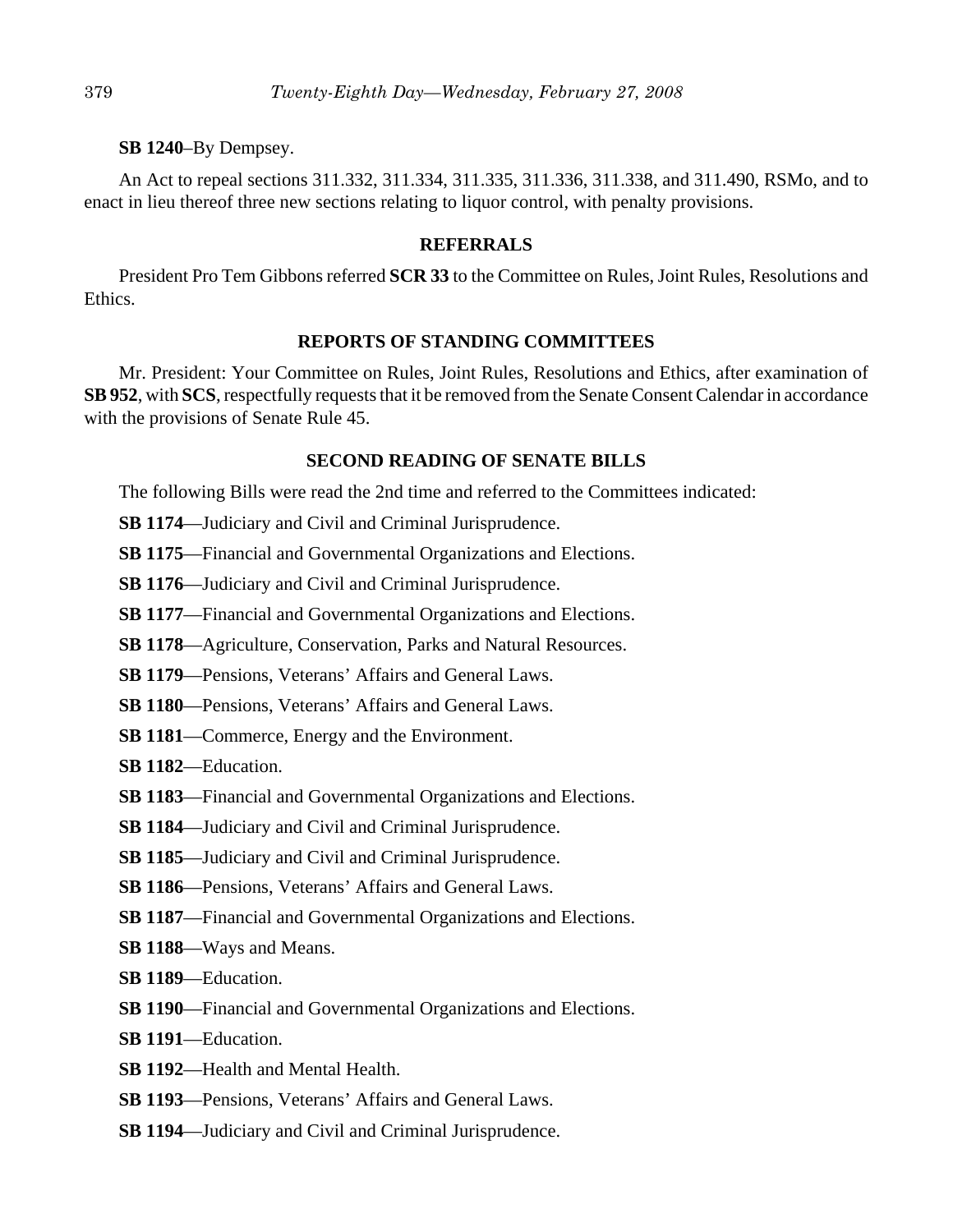**SB 1195**—Pensions, Veterans' Affairs and General Laws.

**SB 1196**—Financial and Governmental Organizations and Elections.

**SB 1197**—Pensions, Veterans' Affairs and General Laws.

**SB 1198**—Agriculture, Conservation, Parks and Natural Resources.

# **RE-REFERRALS**

President Pro Tem Gibbons re-referred **SJR 46** to the Committee on Financial and Governmental Organizations and Elections.

#### **INTRODUCTION OF BILLS**

The following Bill was read the 1st time and ordered printed:

**SB 1241**–By Nodler.

An Act to repeal sections 287.020, 287.200, 287.220, and 287.230, RSMo, and to enact in lieu thereof four new sections relating to workers' compensation, with an emergency clause.

On motion of Senator Shields, the Senate recessed until 8:30 p.m.

## **RECESS**

The time of recess having expired, the Senate was called to order by President Kinder.

#### **THIRD READING OF SENATE BILLS**

Senator Ridgeway moved that **SB 1066** be called from the Informal Calendar and again taken up for 3rd reading and final passage, which motion prevailed.

Senator Mayer assumed the Chair.

 $\mathbf{y}$   $\mathbf{y}$   $\mathbf{z}$   $\mathbf{z}$ 

On motion of Senator Ridgeway, **SB 1066** was read the 3rd time and passed by the following vote:

| YEAS—Senators   |                            |          |          |             |         |         |         |
|-----------------|----------------------------|----------|----------|-------------|---------|---------|---------|
| Bartle          | Callahan                   | Champion | Clemens  | Coleman     | Crowell | Days    | Dempsey |
| Engler          | Gibbons                    | Goodman  | Green    | Griesheimer | Lager   | Loudon  | Mayer   |
| McKenna         | Nodler                     | Purgason | Ridgeway | Rupp        | Scott   | Shields | Smith   |
| Stouffer-25     |                            |          |          |             |         |         |         |
| NAYS-Senators   |                            |          |          |             |         |         |         |
| Barnitz         | <b>Bray</b>                | Justus   | Kennedy  | Shoemyer-5  |         |         |         |
| Absent-Senators |                            |          |          |             |         |         |         |
| Graham          | $Koster - 2$               |          |          |             |         |         |         |
|                 | Absent with leave—Senators |          |          |             |         |         |         |
| Vogel           | Wilson-2                   |          |          |             |         |         |         |
| Vacancies-None  |                            |          |          |             |         |         |         |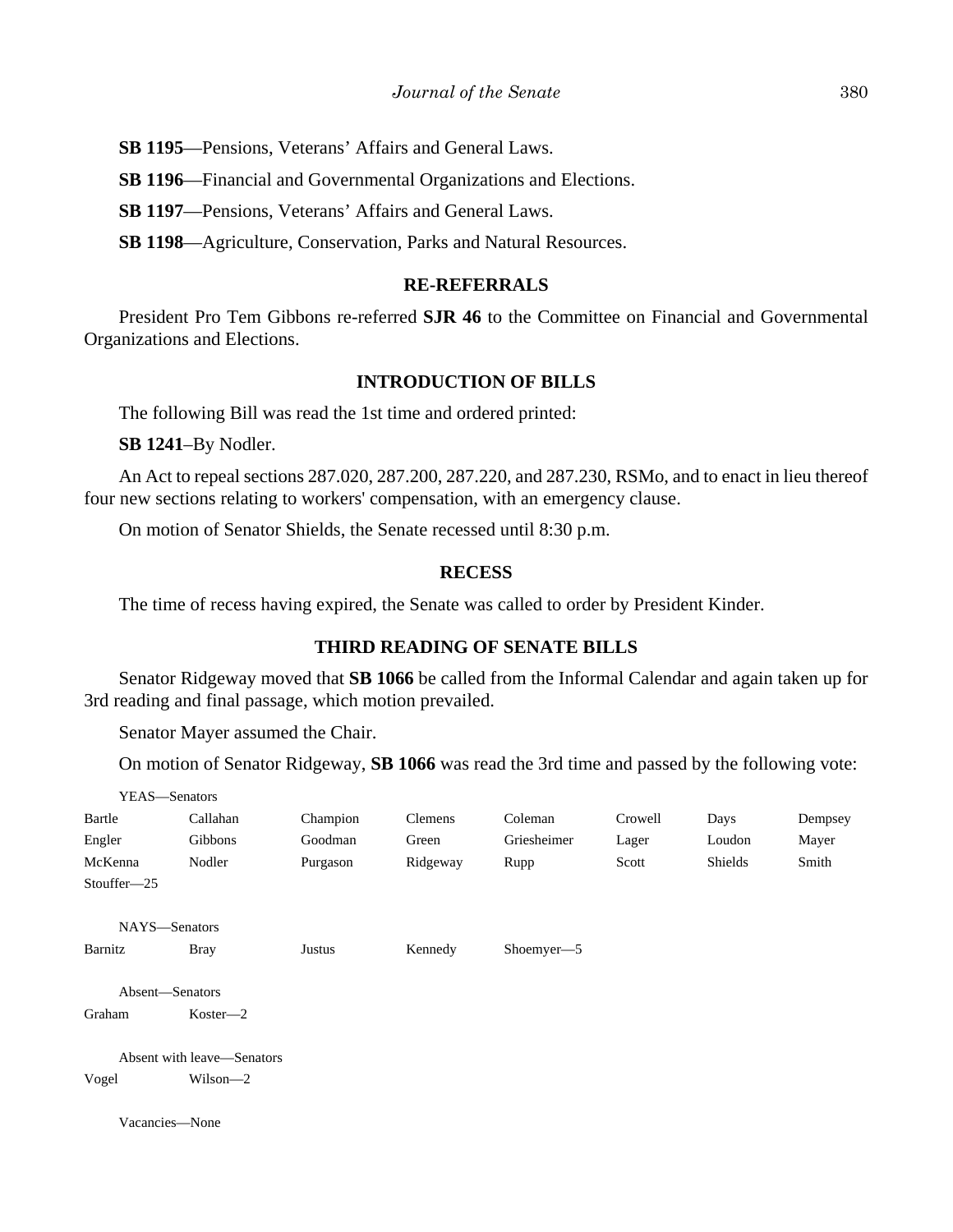The President declared the bill passed.

On motion of Senator Ridgeway, title to the bill was agreed to.

Senator Ridgeway moved that the vote by which the bill passed be reconsidered.

Senator Shields moved that motion lay on the table, which motion prevailed.

#### **RESOLUTIONS**

Senator Rupp offered Senate Resolution No. 1971, regarding Erin Alexandria Key, Defiance, which was adopted.

Senator Crowell offered Senate Resolution No. 1972, regarding Christian Dulany McNew, Kelso, which was adopted.

# **INTRODUCTIONS OF GUESTS**

Senator Clemens introduced to the Senate, Kourtney Cantrell, Strafford.

Senator Days introduced to the Senate, Jarrell Auberry and Creta Sherman, Normandy.

Senator Engler introduced to the Senate, Nita Dunn and Neila Crane, Leadwood.

Senator Barnitz introduced to the Senate, Stephen Strobel, Chamois; and Stephen was made an honorary page.

Senator Barnitz introduced to the Senate, Bryce Kliethermes and Chase Barbarick, Linn; and Bryce and Chase were made honorary pages.

Senator Barnitz introduced to the Senate, Lee and Bethany Herndon, Linn.

Senator Justus introduced to the Senate, Emily Ellsworth, Grandview.

Senator Wilson introduced to the Senate, Asia Taylor, Raytown.

Senator Lager introduced to the Senate, Kimby Brown, Trenton.

Senator Goodman introduced to the Senate, Jennifer Carlin, Longview.

Senator Graham introduced to the Senate, Paige Nielson, Columbia.

Senator Graham introduced to the Senate, Brittney Apel, Huntsville.

Senator Vogel introduced to the Senate, Kelly Comstock, Tipton.

Senator Engler introduced to the Senate, Kara English, Olathe, Kansas.

Senator Green introduced to the Senate, Kendra Tatum, St. Louis County.

Senator Purgason introduced to the Senate, Joe Lakin, Springfield.

Senator Purgason introduced to the Senate, Courtnee Moore, Hartville.

Senator Mayer introduced to the Senate, Chelsea Nelson, Holcomb; and Chelsea was made an honorary page.

Senator Stouffer introduced to the Senate, Marie Milford, Sumner.

Senator Days introduced to the Senate, Annetta Vickers, St. Louis.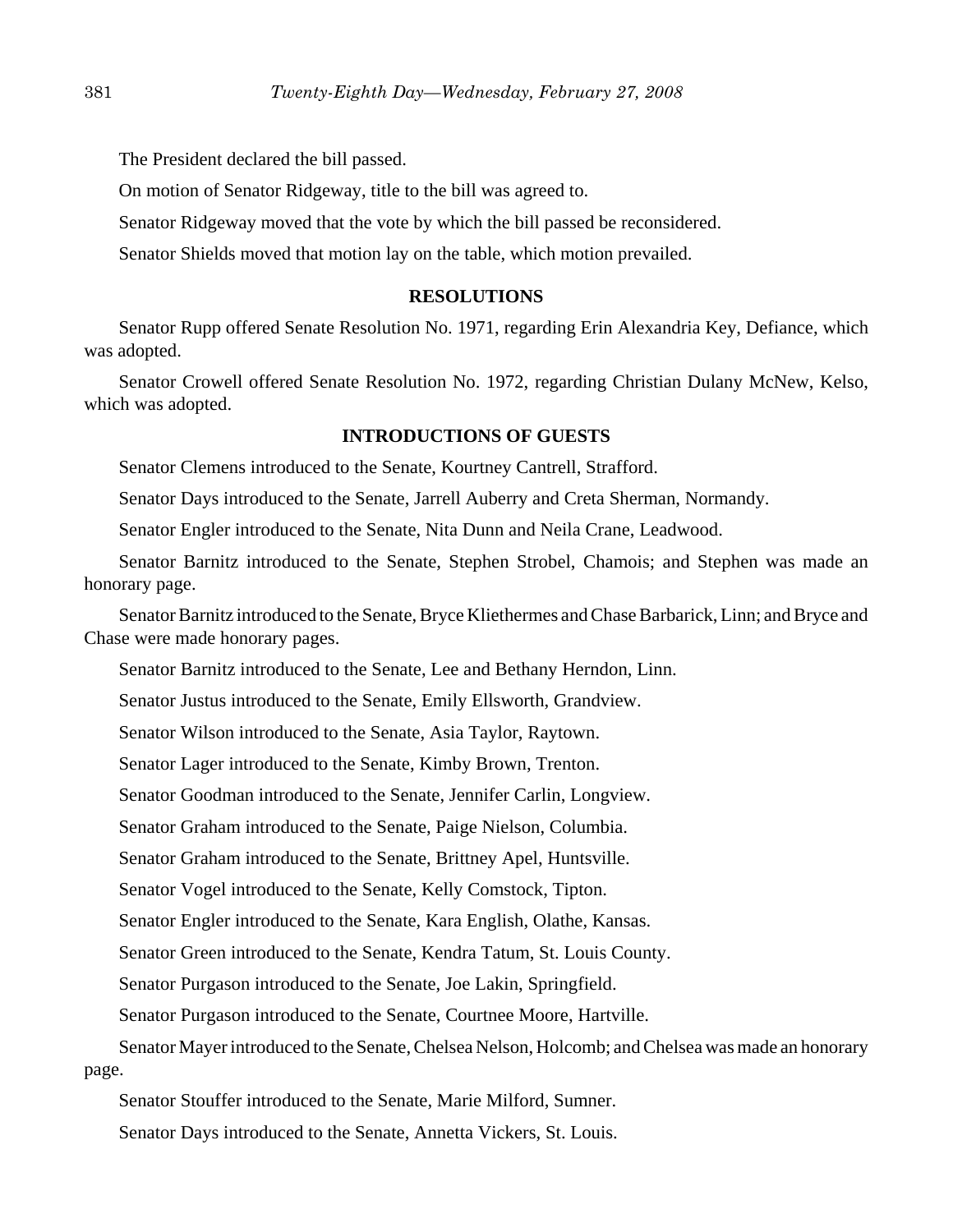Senator Days introduced to the Senate, the Physician of the Day, Dr. Matt Linsenbardt, D.O., University City.

Senator Scott introduced to the Senate, Angel Sheets, LaMonte.

Senator Crowell introduced to the Senate, Zach Umfleet, Fredericktown.

Senator Barnitz introduced to the Senate, Mahala Mastin, Cuba.

Senator Shields introduced to the Senate, Tom Dixon, Clay County; and Jennifer Kneib, Vikki Smith and Linda Geib, St. Joseph.

Senator Griesheimer introduced to the Senate, Mark Wessels, Washington.

On behalf of Senator McKenna, Senator Griesheimer introduced to the Senate, Gina Sokolich, Arnold.

Senator Shields introduced to the Senate, Bryan and Sarah Kretzinger, St. Joseph.

Senator Scott introduced to the Senate, Douglas Osbourne and students from Sherwood High School, Creighton.

Senator Justus introduced to the Senate, Amber Schwierjohn, Columbia.

On motion of Senator Shields, the Senate adjourned under the rules.

# SENATE CALENDAR \_\_\_\_\_\_

# TWENTY-NINTH DAY–THURSDAY, FEBRUARY 28, 2008  $\overline{\phantom{a}}$

#### FORMAL CALENDAR

#### SECOND READING OF SENATE BILLS

SB 1199-Goodman SB 1200-Bray SB 1201-Griesheimer SB 1202-Crowell SB 1203-Rupp SB 1204-Goodman SB 1205-Goodman SB 1206-Goodman SB 1207-Goodman SB 1208-Goodman SB 1209-Callahan SB 1210-Callahan SB 1211-Callahan SB 1212-Callahan SB 1213-Bray

SB 1214-Bray SB 1215-Bray, et al SB 1216-Bray SB 1217-Stouffer and McKenna SB 1218-Barnitz SB 1219-Lager SB 1220-Lager SB 1221-Lager SB 1222-Engler SB 1223-Graham SB 1224-Mayer SB 1225-Mayer SB 1226-Mayer SB 1227-Mayer SB 1228-Justus and Smith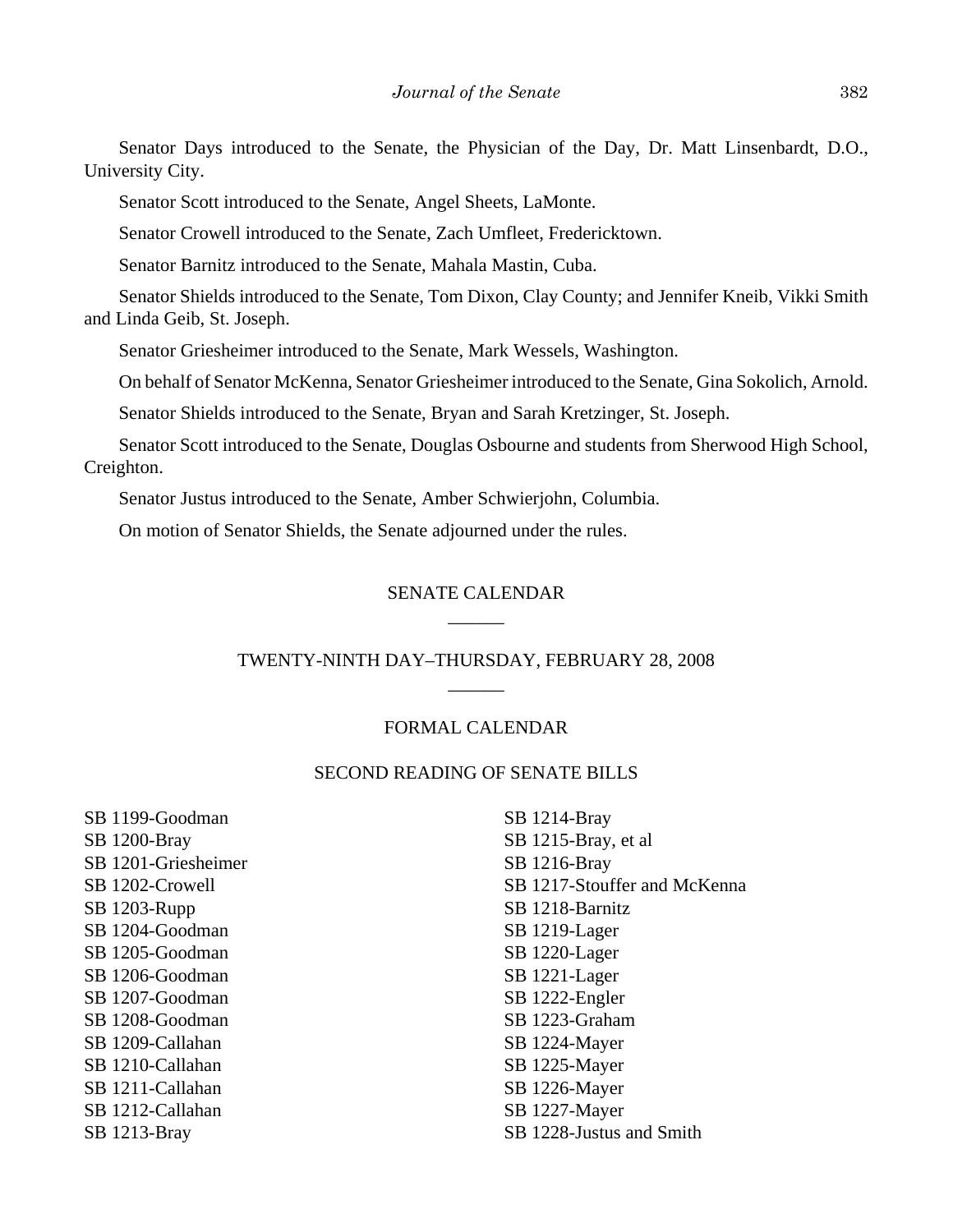SB 1229-Koster, et al SB 1230-Koster SB 1231-Loudon and Smith SB 1232-Clemens SB 1233-Shields SB 1234-Shields SB 1235-Justus

SB 1236-Crowell SB 1237-Goodman SB 1238-Goodman SB 1239-Dempsey SB 1240-Dempsey SB 1241-Nodler SJR 48-Stouffer and McKenna

# HOUSE BILLS ON SECOND READING

HCS for HB 1380 HB 1386-Cox and Ruestman HB 1313-Wright, et al HB 1311-Hoskins HB 1628-Cooper (120) HB 1670-Cooper (120) HB 1320-Brown (50) HCS for HB 1305

HB 1656-Nance and Cooper (120) HCS for HB 1575 HB 1354-Wilson (119), et al HCS for HJR 55 HCS for HB 1774 HB 1406-Deeken, et al HB 1310-Hoskins HCS for HB 1309

# THIRD READING OF SENATE BILLS

SCS for SB 720-Coleman SCS for SB 765-Goodman, et al SCS for SB 781-Smith SS for SCS for SB 778-Justus (In Fiscal Oversight)

SB 958-Goodman SCS for SB 806-Engler

## SENATE BILLS FOR PERFECTION

- 1. SB 1007-Loudon
- 2. SBs 909, 954, 934 & 1003-Engler, with SCS
- 3. SB 749-Ridgeway, with SCS
- 4. SB 729-Griesheimer, with SCS
- 5. SB 768-Rupp and Gibbons, with SCS
- 6. SB 776-Justus and Koster, with SCS
- 7. SBs 714, 933, 899 & 758-Loudon and Gibbons, with SCS
- 8. SJRs 34 & 30-Crowell and Coleman, with SCS
- 9. SB 898-Clemens, with SCS
- 10. SBs 993 & 770-Crowell, with SCS
- 11. SB 873-Graham, with SCS
- 12. SB 846-Rupp, with SCS
- 13. SBs 712 & 882-Gibbons and Rupp, with SCS
- 14. SB 809-Stouffer, with SCS
- 15. SBs 930 & 947-Stouffer, with SCS